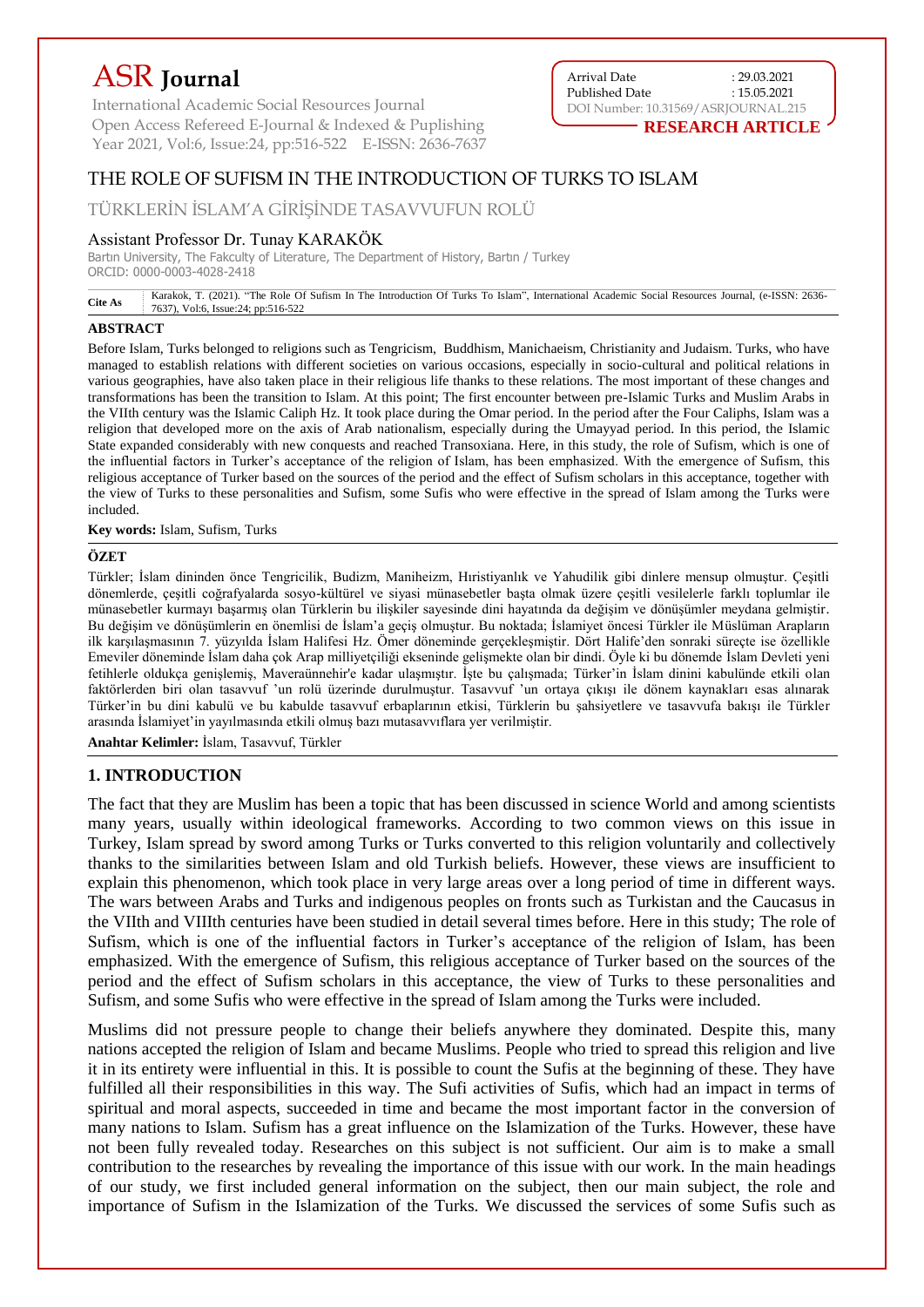İbrahim b. Edhem, Şakhik-i Belkhi, Mansour Hallaj, Ahmad Yasawi and Suleyman Bakırghani. At every stage of our study, we tried to point out that one of the points that should be taken into consideration in understanding the acceptance of Islam by Turks is Sufism activities and to investigate to what extent these activities have contributed to Islamization and to draw conclusions.

#### **2. THE EMERGENCE OF SUFISM**

As a natural consequence of political expansion, Islamic states have also enriched culturally and socially. This wealth has brought along with it the emergence of a lifestyle that leads to luxury, debauchery and even waste. With these changes, there have been differences in the understanding of Islam between new generations and older generations. Older generations started to long for the first years of Islam and adopted a mystical lifestyle called the *zuhd movement*. After these developments took place in the first century of Islam, in the centuries that followed, a movement of Sufism, called *Sufism*, which was to be built on this infrastructure, emerged. Sufism remained under the influence of pre-Islamic mystical cultures, rather than being an understanding that emerged only with Islam. While these interactions were emerging, many verses and concepts of the Quran were used, and these concepts were combined with the insights taken from mystical cultures. In time, the ascetic of Islam attained a mystical content and turned into what we call Sufism. This situation has resulted in the people of Sufism trying to leave the world as an ascendant on the one hand and bring mystical interpretations to religious issues on the other hand (İnan, 1954: 206; Ocak, 1999: 163-164; İbn Haldun, 2004: 669; Kara, 1992: 10-11; Aşkar, 2001: 15; Kara, 2006: 21).

It is accepted that the understanding of Islamic mysticism emerged in the VIIIth century and it is seen that the previous times were adopted as the zuhd period. In this sense, the name of Hasan al-Basri is mentioned as the first great sufist. The religious ideas of Hasan al-Basri are the same as those of Ahl al-Sunnah. Since the ninth century, the zuhd movement began to change and gained a mystical character. Harîs el-Muhâsibî is one of the most influential people in the Zühd movement entering into such a change. In the age of zühd that has continued until this time, there was no Sunni creed conflict. At this new point, with the emergence of the understanding of Sufism, Zünnûn-ı Mısrî, Bâyezid-i Bistamî, Cüneyd-i Bagdadî and Mansour Hallaj began to be accused of engaging in irreligious behavior. As a matter of fact, sufis had to prove that their thoughts were compatible with Islam. In such a situation, it was necessary to ensure unity and harmony between the understanding of Sufism and the belief of ahl as-Sunnah. People such as Tirmidhi, Tüsterî and Harrâz were the first to study this subject. However, the most important Sufis was al-Ghazali who strived to establish the connection between Sunni Islam and Sufism and to prevent Sufism from taking an un-Islamic direction. Ghazali tried to show that Sunnism and Sufism or shari'ah and sect are not separate things in Islam, and they are both one, and he has been largely successful. As a matter of fact, instead of separate groups called ulama and sufi, scholars-sufis or sufi-scholars emerged after al-Ghazali (Aşkar, 2001: 15; Köprülü, 1976: 16; Ocak, 1999: 165; Güngör, 1982: 65-85; Kafesoğlu, 1983: 342; Turan, 1969: 139; Yıldız, 1976: 76).

#### **3. TURKS, SUFISM AND SUFIS'**

Although the efforts to spread Islam continued in the steppes inhabited by nomadic Turks for a long time since the Umayyad period, the desired result could not be achieved. According to Barthold and Osman Turan, the form of Islam described by the jurists could not meet the needs of the nomadic Turks. Erol Güngör states that this understanding conveyed by the jurists does not meet the mystical needs of the nomadic Turks as in the previous beliefs. According to him, the Islamization movement in Asia started to gain momentum with the emergence of Islamic mysticism from the ascetic period and gaining a mystical character. Sheikhs and other Sufi personalities had a great influence on the Turkish community and had the opportunity to realize what the jurists could not (Barthold, 1990: 200; Turan, 1969: 232; Güngör, 1982: 65, 85, 185, Ocak, 1999: 165). The beliefs of the Turks before Islam emerged as a unique religion, determined by the social and economic conditions they lived in. Although they have recognized new beliefs over time, they have been able to adapt their old beliefs to this. Therefore, the Turks, who had been under the influence of the religions before Islam for many years, could not completely eliminate these effects with Islam and treated some of them as an Islamic motif. It was not difficult for the Turks, who could not completely get out of the influence of their pre-Islamic religions and adapt some features of their old religions to their new religion, accepting Islamic saints, sufis, dervishes and followers. Because the nature of the kings in their previous beliefs and the nature of this group in Islam, which is their new religion, were similar to each other. This change was not felt much, while the miracles of the miracles and the Sufis and dervishes that emerged together with Islam and then Sufism replaced each other. These people, who spread the Sufi understanding of Islam, were also called "*Horasan Erenleri*". The Horasan Erenler were not people who were at a higher cultural level than the mass they tried to spread Islamic mysticism. Most of them were not even illiterate.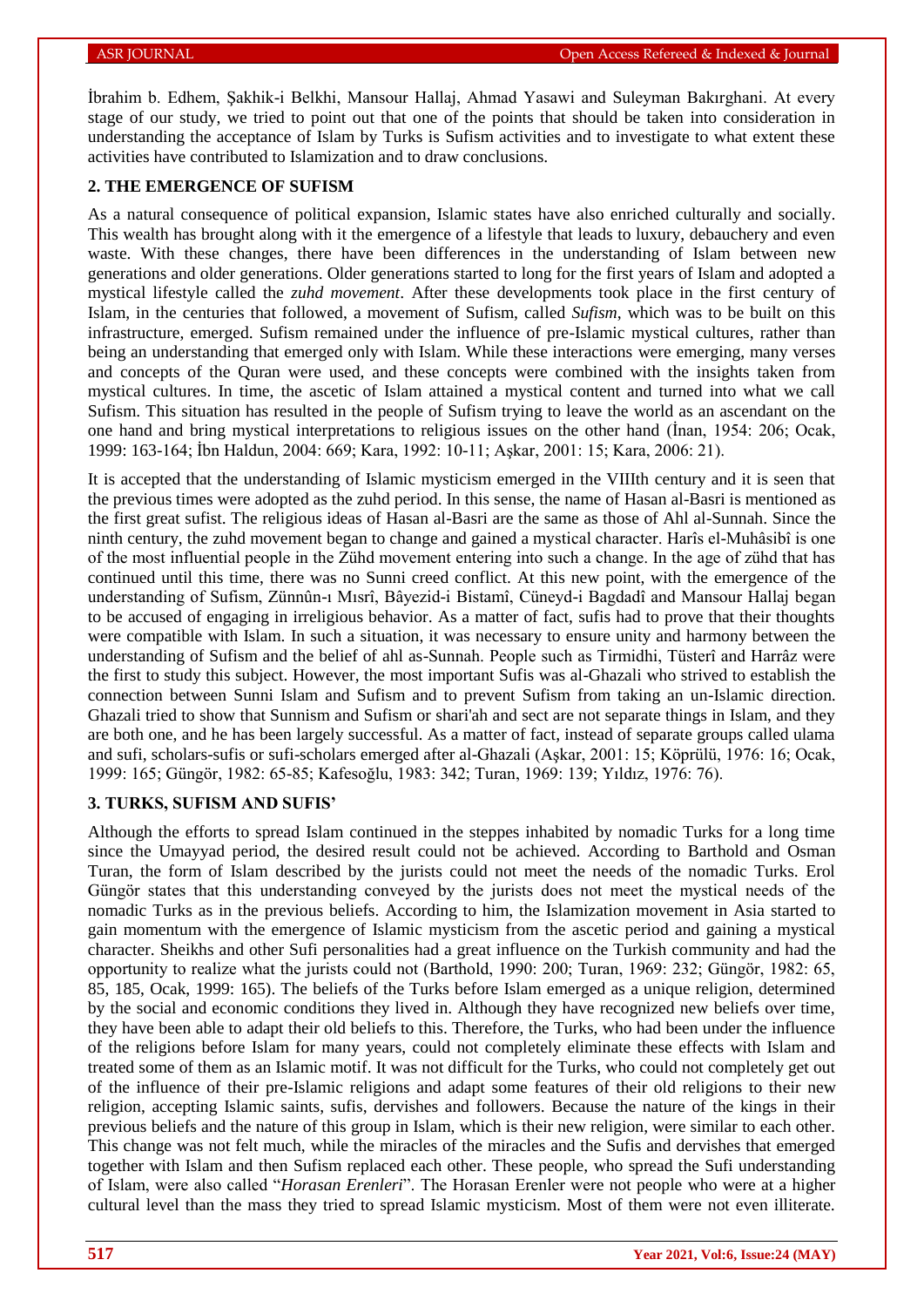They learned something from Sufis in Khorasan region where Sufism was intense and they started to teach others what they learned. Their simplicity made it easier for them to better penetrate the nomadic people (Ocak, 2000: 91-92; Ocak, 1999: 14; Turan, 1971: 14; Köprülü, 1976: 19; Güngör, 1982: 186). Despite all this, among the Turks in Central Asia, Sufis such as Muhammed Maşuk Tusî and Amir Ali Abu Hâlis, who emerged before Hodja Ahmad Yasawi , could not be able to establish a strong Sufi movement. A great sect that had lived for centuries among the Turks was established with Hodja Ahmad Yasawi . In addition, it was the first sect established by a Turk and among Turks (Köprülü, 1976: 18, 20, 114).

After the acceptance of Islam by the Turks, first of them fiqh scholars and then people of Sufism began to emerge. Muslim Turkish rulers respected and respected both groups and tried to be in good relations with them. In this regard, the administrators were advised even in the first written works of the Turks. For example, Kutadgu Bilig contains many recommendations on this matter. First of all, it was told that the clergy should be respected, fed and drunk, and it was said that they were like a torch that enlightened the way of people. In addition, it was explained that the knowledge of the clergy should be taken into consideration and their words should be respected, a good relationship should be established and a good getalong should be made. It has been reported that both world happiness can be achieved by acting in this way (Ocak, 2011: 276; Kutadgu Bilig, 1974: 314). In the next period, similar suggestions were made in the work named *Siyasatnama* written by Nizam al-Mulk who was the Seljukian statesman (Nizamülmülk, 2009: 77). As can be understood from the expressions in the Siyasatnama, it is stated that Nizam al-Mulk showed great love and respect to the Sufis and offered them treats. As can be understood from this situation, it is seen that the recommendations written to the managers in Kutadgu Bilig were implemented by Nizamülmülk. In Turkish history, different personalities have shown a similar understanding for clergymen and complimented these people. This situation continued in the same way for the Turkish states established after the Seljuk State and the principalities established in Anatolia. As a result of the respectful attitude shown to clergymen and Sufis, these figures came to the geographies where principalities were established intensely (Selçukname, 1977: 10).

#### **4. THE ROLE OF SUFISM IN TURKS' CONVERSION TO ISLAM**

The first contacts between Turks and Muslim Arabs started with the capture of Iran by Muslim Arabs after the Battle of Nahavand in 642. Especially after the conquests in the Caliphate Omar period, Muslim Arabs and Turks came face to face in Khorasan, Transoxiana and the Caucasus. The conquests, which were started in Transoxiana by ʿUbayd Allāh ibn Ziyād, the governor of Khorasan of Muawiyah, were later continued by Qutayba ibn Muslim and a strong Muslim Arab rule was established here. The relationships that increased as a result of this domination generally led to the formation of hostile attitudes and wars took place between them. However, there were few conversion events. Although the number of Muslims among Turks increased especially during the reign of the Umayyad caliph Omar bin Abdulaziz, when we look at the Umayyad rule in general, it is seen that the number of conversion events remained limited (Yıldız, 1987: 17-18; Barthold, 1990: 200). With the transition of Islamic rule to the Abbasids, the asabiyetist policies of the Umayyads were abandoned and instead, policies based on granting equal rights to all Muslims began to be implemented. These policies also resulted in the convergence of Turks with Arabs. During the Talas war in 751, Turks and Arabs fought on the same front against the Chinese, providing an environment for the spread of Islam against Chinese rule in Central Asia. After this period, Turks started to get to know Muslim Arabs better. With the effect of friendly relations between them, Turks adopted Islam individually or in small families. On the one hand, while these developments were taking place, on the other hand, the number of Turkish soldiers in the Caliphate army started to increase. In fact, by the time of Caliph Mamun, the balance of power in the army was distorted in favor of the Turks. Al-Jâhız says that the virtues of the Turks are effective on this issue, and mentions that especially Mutasim gathered the Turks around him and made grants. As a result of this, Mutasim even became caliph with the support of Turkish troops (Yıldız, 1987: 19; Kara, 2006: 21-23; Kafesoğlu, 1983: 342; Turan, 1969: 139; el-Câhız, 1964: 76; Yıldız, 1976: 76).

On the other hand, when it comes to the Karakhanid period in Central Asia, the Karakhanid ruler Abdulkarim Satuq Bughra Khan became a Muslim before the ruler, and then made efforts for the spread of Islam in the Karakhanid State. With the conversion of the Karakhanids to Islam, the conversion of other Turks to Islam has accelerated. It is rumored that during the reign of Baytaş Arslan Han, son of Satuq Bughra Khan, two hundred thousand Turkish tents entered the religion of Islam in the 960s. The influence of the caravan routes, and therefore trade, on the Turks' adoption of the religion of Islam was great. Thanks to these roads, cultural exchange as well as trade took place. By this means, Muslim merchants made an effort to spread the religion of Islam and provided great services in this regard. In addition to these, Turks have been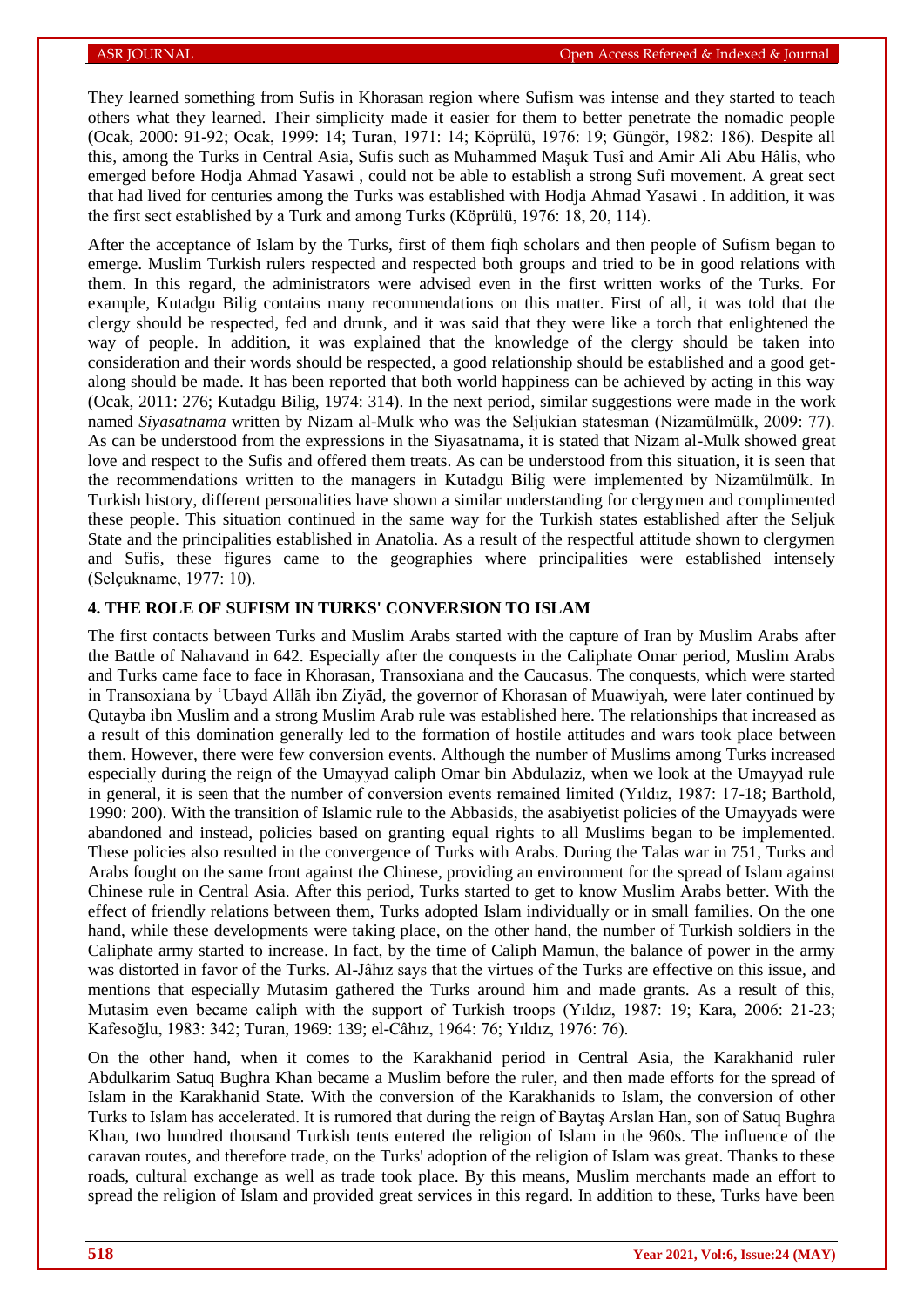influential in their adoption of this religion since they are the only gods they have had, the survival of the soul, the life of the hereafter, the beliefs of heaven and hell, and the basic tenets of the religion of Islam (İbnü'l-Esir, 1987: 81; Özaydın, 2001: 406; İnan, 1954: 206; Kara, 2006: 47-49; Turan, 1969: 151).

When we look at the issue of the role of Islamic sufism in the acceptance of Islam by the Turks after the Turks' conversion to Islam, the sources really reveal how important the role of sufism and sufis in this process is. From the VIIIth century in Khorasan and Maverounnahr regions, mystical activities began to appear. In these regions, which fall within the borders of Islam, people were mostly influenced by Sufism and accepted this path. The main reason for this was that the ancient Turkish religion, which was a mystical religion, was closer to Sufism. It is possible to think that the shamanism establishment, which constitutes the basis of the old Turkish mystical thought system, which the Turks have always seen and kept alive and whose experience they have come to continue, enabled the Turks to get used to Sufism quickly. According to the rumors, the great poet Dede Korkut Ata, who was a cam in the beginning, went to Arabia in order to understand Islam and later became a Muslim by meeting with the Caliphate Abu Bakr and this incident spoke from language to language and this event shows that the old religion may also have an effect on the Islamization of the Turks. In other words, when the Turks started to get to know Islam closely, dervishes known as *father* and *ancestor* began to replace the old kam and bards first (Köprülü, 1976: 50).

In addition, it has been said that religions such as Buddhism and Christianity, which the Turks have adopted over time, were effective in their inclination to this aspect of Islam first. The life stories of İbrahim b. Ethem and Şakik-i Belhi, who lived in this period and considered among the greatest of Khorasan Sufis, have always been material by Westerners, and it has been claimed that they were influenced by ancient religions, especially Buddhism. Ribāts are the leading institutions that played an important role in the Islamization of the Turks. Ribats are the places where the job of watching the enemy is done in the borders. At the same time, it became a shelter and accommodation place for Sufis and dervishes who devoted themselves to the spread of the religion of Islam. In these ribats, which were established mostly for military purposes, with the expansion of the borders in time and the lands around them entering the Islamic circle, these institutions started to serve only the Sufis who tried to spread the religion of Islam, and they turned into dervish lodges and dervish lodges. started. Sufis raised in ribats were called m*urabits*. Şakik-i Belhi, who was martyred on this road, was also counted as a *murabit* (Öztürk, 1999: 130; Yazıcı, 2002: 24; Günay-Güngör, 2003: 155). These institutions were Muslim people in the first years of Islam. Muslim rich people spent their wealth for these houses of Allah and they competed with each other and made many ribats as well as dervish lodges and dervish lodges. These veteran dervishes, who grew up in the spiritual upbringing of a murshid or sheikh, sometimes engaged in war and jihad against unbelieving Turks, especially in the spring and summer, sometimes joined the nomadic Turks as an army of saints and invited Islam to them (Kitapçı, 2004: 99-100). Among them, the dervish lodges and dervish lodges, which started with the founding of Abu Hashim as-Sufi in Damascus and became established in time, became indispensable places of Sufis in the following periods. By the Xth century, Baykand, Bukhara, Samarkand, Ferghana, etc. numerous dervish lodges and lodges were established for Sufis around the region. At the same time, old Buddhist Viharas were turned into dervish lodges and lodges in these places or new lodges were built next to them (Ocak, 1986: 469). Among the Turks, mystical movements such as Malāmatiyya, Karramiyya and Qalandariyyah have become widespread and have an important place in the recognition of Islam by the Turks. Bişir from Merv, who started the Malāmatiyya movement among them. It is said to be al-Haris al-Hafi. Bişr's ideas developed in Khorasan in a short time. Following this, the Malāmatiyya movement penetrated into the Maverounnahr region and spread widely among the Turks as a result of the activities of the Melameti Turkish dervishes. It is even said that Ahmad Yasawi was also affected by this movement. Later, it spread beyond the borders of Khorasan by means of some Malāmatis and became widespread in the whole Islamic world. Thus, over time, Malāmatiprone Sufis such as Zu'n-Nün al-Misri, Sehil et-Tüsteri, Juneydi Bagdadi, Mansour Hallajand Ibrahim al-Husri grew up in various parts of the Islamic World (Kenjetay, 2003: Arberry, 2004: 37).

Playing an active role in the spread of Islam among the Turks, one of the movements is the Sufi Abu Abdullah Muhammad b. It was the Karramiyya movement that emerged as Kerram. This movement gained supporters in Khorasan and Transoxiana regions and was effective in spreading Islam in these regions. Ibn Kerram himself traveled to Khorasana and gained supporters. In fact, thanks to the Karramiyya movement, it was said that Zoroastrians and Christians were also Muslims (Günay-Güngör, 2003: 299). It was the traveling Sufis who accelerated the Islamization of the Turks and made them love this religion. We can accept Hallac-ı Mansuru at the beginning of these. Mansour Hallaj traveled around Khorasan, Transoxiana, Sijistan, Isfahan and Turkestan for five years. He tried to preach the love of Allah to the people around here, he explained Islam and works for them. His activities deeply affected the Turks and led them to join Islam.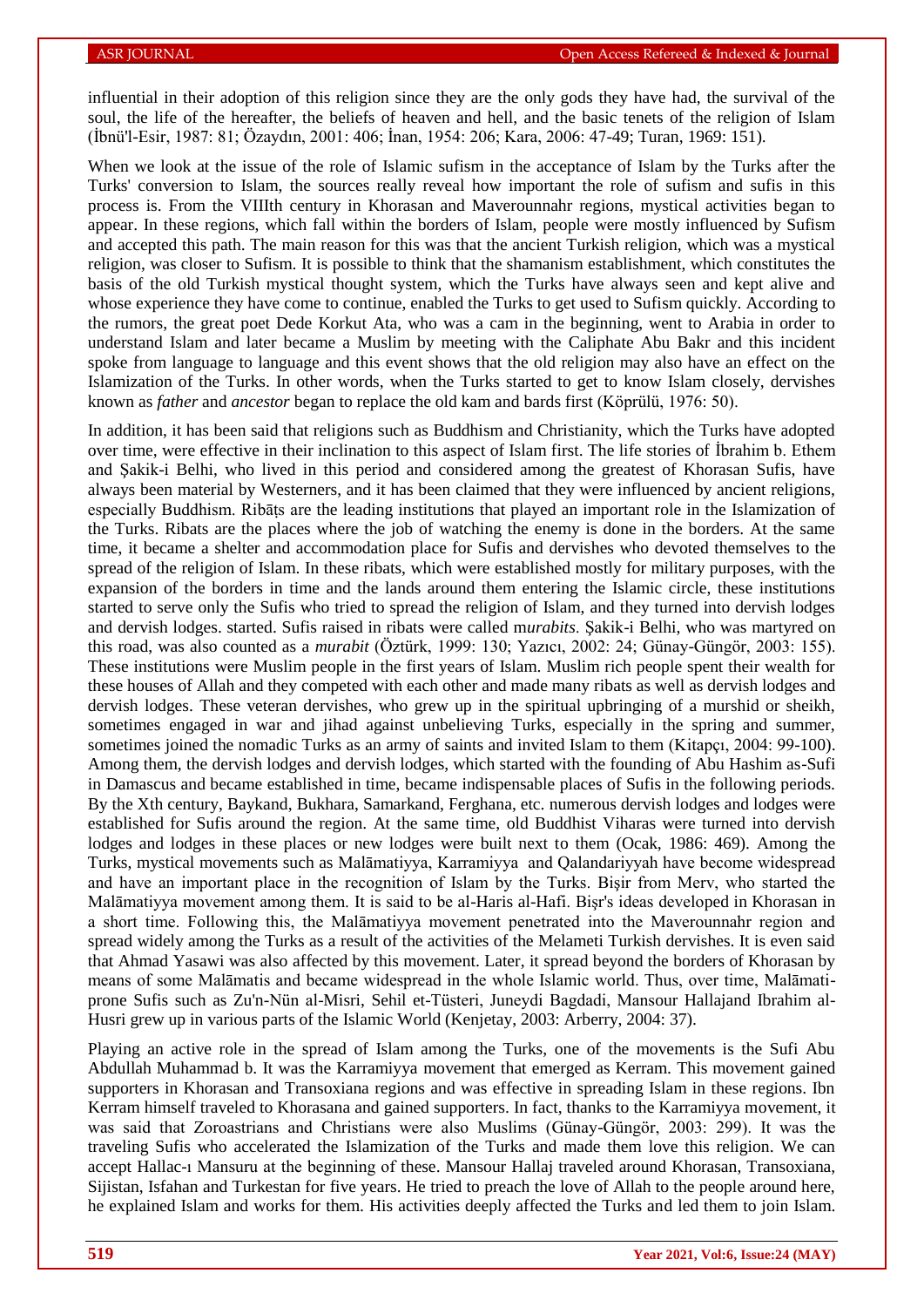In fact, Mansour Hallaj is mentioned as the father of the Kyrgyz in the genealogy of the Kyrgyz Turks who adopted Islam late and shows us that he met Kyrgyz during his travels (Cebecioğlu, 329-335; Erşahin, 1999: 54-55). Mansour Hallaj came to Turkistan with his followers in 897 and invited the nomadic Turkish tribes to Islam. According to the opinion of some Kyrgyz researchers, the legends about Mansour Hallaj have continued among the peoples living in this region since then. At the same time, the narrations about Mansour Hallaj, which wandered between the Kyrgyz living here and the local people who later contributed to the formation of the Kyrgyz people, later took their place in the Kyrgyz genealogy.

However, the Sufis also invited statesmen to Islam and were successful. The Sufis initiated the process that resulted in the Karakhanid State becoming an Islamic state. As a matter of fact, as a result of the preaching of the Sufis, Sultan Satuq Bughra Khan, the nephew of the ruler of Karakhanid, became a Muslim, and later won the fight against his uncle and enabled the Western Karakhanids to officially accept the religion of Islam. The acceptance of Islam by Sultan Satuq Bughra Khan, who was named *Abdulkarim* after that, was an important turning point in the rapid conversion of Turks to Islam. After that, the adoption of Islam took place in very large societies. As a matter of fact, the Islamization of the Turks with 200,000 tents and 10,000 tents in some regions is the result of this process (Yazıcı, 2002: 65). During the period when the Turks started to accept Islam, Khorasan and Transoxiana regions started to be filled with Sufis. The Turks called their sheikhs the name *bab* (*father*). During this period, Mohammed Ma'shuk Tusi and Emir Ali Abu Halis, who were honored by the famous Sufi Abu Sa'd Abul No, were among the well-known Turkish Sufis. Their reputation became so famous that İmam Ghazali said the following about it: "*If only we were land, one day Muhammad Maşuk put his foot on him*" (Cami, 1971: 359). In this period, Sufism started to be officially recognized by the political forces due to the spread of Sufism and the closeness of the people to it. For this reason, elders, statesmen and even sultans were trying to attract Sufi sheikhs to their side. The Karakhanids, who adhered to religious decrees too much to drink wine, were the first Seljuks, who defended Islam with love and fervor, showed great respect to scholars and sheikhs. In addition, since the Turkish rulers adhered to Islamic creeds very much, the mystical ideas that developed around them developed in harmony with them.

Ahmad Yasawi and his followers were undoubtedly one of the notables of the Sufis, who introduced the Turks closely to Islam, made it popular and made it Islam. However, it should not be forgotten that before the emergence of Ahmad Yasawi, the ground for Sufi activities in the Turkish world was prepared. Köprülü reports the following on this issue: "*In our opinion, when Ahmad Yasawi emerged, the Turkish world had been accustomed to Sufi ideas for a long time, and the tales and miracles of the Sufis spread more or less not only in the cities but also among the nomadic Turks. The dervishes who read hymns, poems, did many favors to the people for the sake of Allah, showed them the ways of heaven and happiness, the Turks eagerly accepted by comparing them to the bards they used to give a religious blessing, and they believed what they said. It is not possible to deny that Ahmad Yasawi was a superior and stronger personality to the dervishes*  who came before him. However, his success would not have been so great if the generations that came *before him had not laid the groundwork*" (Köprülü, 1976: 50). Sufi activities continue in the Turkish world after Ahmad Yasawi, many sects have emerged. The Turkish Sufis explained Islam to the public under the Naqshbandi, Qadiriyya, Kubreviyya, Mawlawiyya, and Bektashism orders and ensured the Islamization of the Turks to a large extent.

#### **5. CONCLUSION**

Turks started to be influenced by the Sufi activities that started to appear in Khorasan and Maveraünnehr regions since the VIIIth century and they started to accept this path by feeling close to them. The main reason for this was that the ancient Turkish religion, which was a mystical religion, was closer to Sufism. It is possible to think that the shamanism establishment, which constitutes the basis of the old Turkish mystical thought system, which the Turks have always seen and kept alive and whose experience they have come to continue, enabled the Turks to get used to Sufism quickly. Sufi activities played a large part in the Islamization of the Turks. Thousands of Sufi efforts have worked to carry out this activity and they have tried to appeal to every segment of the people in order to explain Islam. Among them, many well-known Sufis have grown. It was the traveling Sufis who accelerated the Islamization of the Turks and made them love this religion. We can accept İbrahim b. Ethem, Şakik-i Belhi and Mansour Hallaj. Among the Turks, such as Malāmatiyya, Karramiyya and Qalandariyyah sufi movements have become widespread and they took an important place. However, the Sufis also invited statesmen to Islam and were successful. Ahmad Yasawi and his followers were undoubtedly one of the notables of the Sufis who introduced the Turks closely, made them love and Islamized. Sufi activities continue in the Turkish world after Ahmad Yasawi and as a result, many sects emerged. Turkish Sufis explained Islam to the people under Naqshbandi,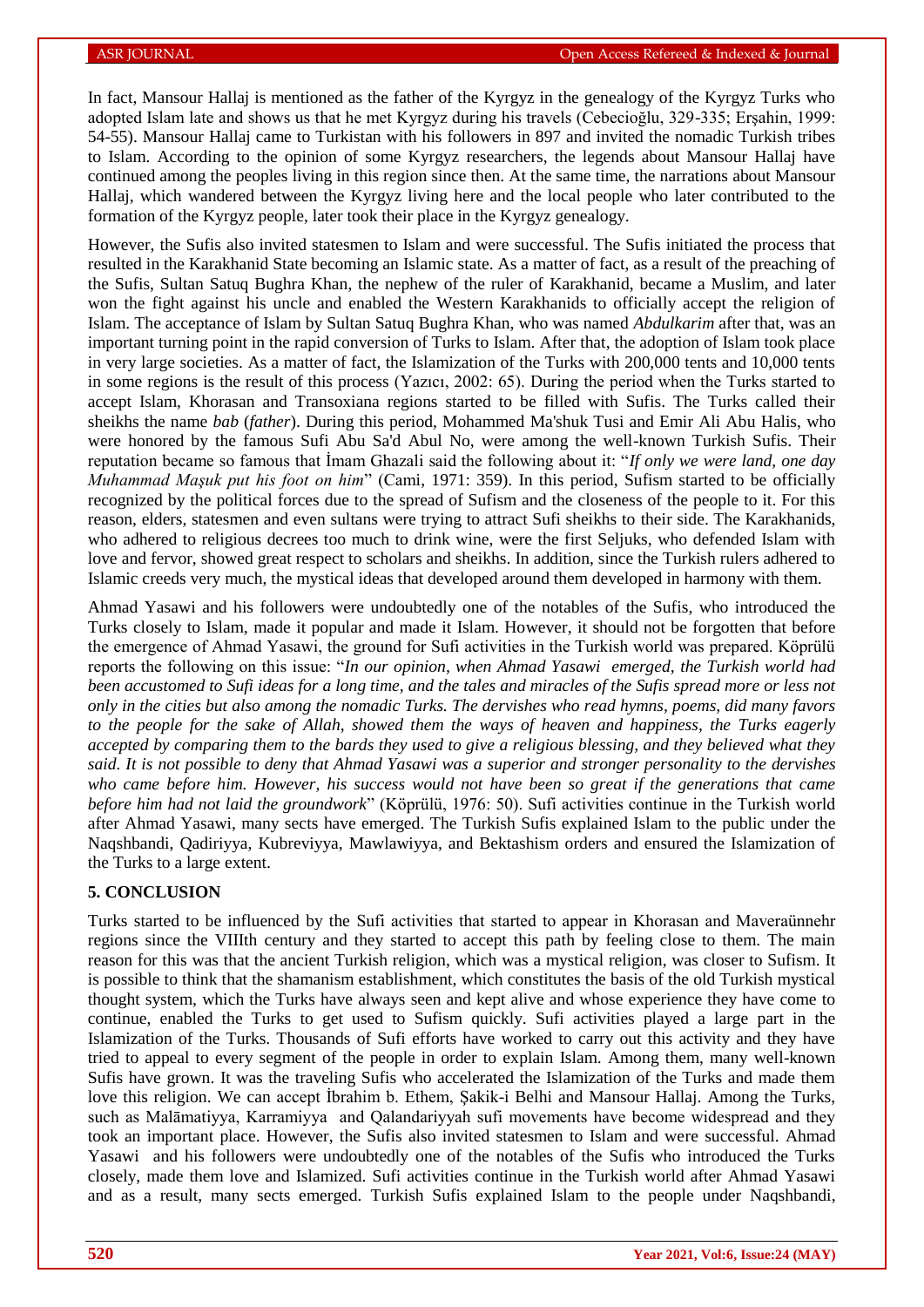Qadiriyya, Kubreviyya, Mawlawiyya, and Bektashism sects and ensured the Islamization of the Turks to a large extent.

# **REFERENCES**

Ahmed bin Mahmud (1977). *Selçukname II,* Haz. Erdoğan Merçil, İstanbul: Kervan Kitapçılık.

Ahmet Yaşar Ocak, A. Y. (2000). *Alevî ve Bektaşî İnançlarının İslâm Öncesi Temelleri*, İstanbul: İletişim Yayınları.

Ahmet Yaşar Ocak, A.Y. (2011). "Ortaçağlar Anadolu'sunda Toplum, Kültür ve Entellektüel Hayat (1071- 1453)", *Ortaçağlar Anadolu'sunda İslam'ın Ayak İzleri*, Haz. Nurettin Pirim, Haşim Şahin, İstanbul: Kitap Yayınevi, s. 358-366.

Arberry, A. J. (2004). *Tasavvuf,* Çev. İbrahim Kapaklıkaya, İstanbul.

Aşkar, M. (2001). *Tasavvuf Tarihi Literatürü*, Ankara: Kültür Bakanlığı Yayınları.

Barthold, V. V. (1990). *Moğol İstilasına Kadar Türkistan*, Haz. Hakkı Dursun Yıldız, Ankara: Türk Tarih Kurumu.

Cami, A. (1971). *Nafahatul Üns Min Hadaratil Küds Tercümesi*, Çev. Kamil Candoğan-Sefer Malak, İstanbul.

Cebecioğlu, E. (1988). "Hallac-ı Mansur", *Ankara Üniv. İlahiyat Fak. Dergisi*, 30/1, s. 329-351.

el-Câhız. (1964). *Hilafet Ordusunun Menkıbeleri ve Türker'in Faziletleri*, Çev. Ramazan Şeşen, Ankara: Türk Kültürünü Araştırma Enstitüsü.

Erşahin, S. (1999). *Kırgızlar ve İslamiyet*, Ankara.

Günay, Ünver-Güngör, H. (2003). *Türklerin Dini Tarihi*, İstanbul.

Güngör, E. (1982). *İslam Tasavvufunun Meseleleri*, İstanbul: Ötüken Neşriyat.

İbn Haldun (2004). *Mukaddime,* II, Çev. Halil Kendir, Ankara: Yeni Şafak Yayınları.

İbnü'l-Esir. (1987). *el-Kamil fi't-Tarih, XI*, Çev. Abdülkerim Özaydın, İstanbul: Bahar Yayınları.

İnan, A. (1954). *Tarihte ve Bugün Şamanizm*, Ankara: Türk Tarih Kurumu Yay.

İnan, A. (1954). *Tarihte ve Bugün Şamanizm*, Ankara: Türk Tarih Kurumu.

Kafesoğlu, İ. (1983). *Türk Milli Kültürü*, İstanbul: Boğaziçi Yayınları.

Kara, M. (1992). *Tasavvuf ve Tarikatlar*, İstanbul: İletişim Yayınları.

Kara. S. (2006). *Selçukluların Dini Serüveni*, İstanbul: Şema Yayınevi.

Kenjetay, D. (2003). *Hoca Ahmet Yesevi'nin Düşünce Sistemi*, Ankara.

Kitapçı, Z. (2004). *Türkler Nasıl Müslüman Oldu*?, Konya.

Köprülü, M. F. (1976). *Türk Edebiyatında İlk Mutasavvıflar*, Ankara: Diyanet İşleri Yayınları.

Nizamülmülk. (2009). *Siyasetname*, Çev. Mehmet Taha Ayar, İstanbul: İş Bankası Yayınları.

Ocak, A. Y. (1999). *Türkler, Türkiye ve İslam*, İstanbul: İletişim Yayınları.

Ocak, A.Y. (1986). Zaviye", *İ.A*, XIII, İstanbul: MEB Yay., s. 468-476.

Osman Turan, O. (1971). *Selçuklular ve İslamiyet*, İstanbul: Turan Neşriyat.

Özaydın, A. (2001). "Karahanlılar", *DİA*, XXIV, İstanbul: TDV Yayınları, s. 404-412.

Öztürk, Y. N. (1999). *Tasavvufun Ruhu ve Tarikatlar*, İstanbul.

Turan, O. (1969). *Türk Cihan Hakimiyeti Mefkuresi*, I, İstanbul: Turan Neşriyat.

Yazıcı, N. (2002). *İlk Türk-İslam Devletleri Tarihi*, Ankara.

Yıldız, H. D. (1976). *İslamiyet ve Türkler*, İstanbul: İ. Ü. Edebiyat Fakültesi Yayınları.